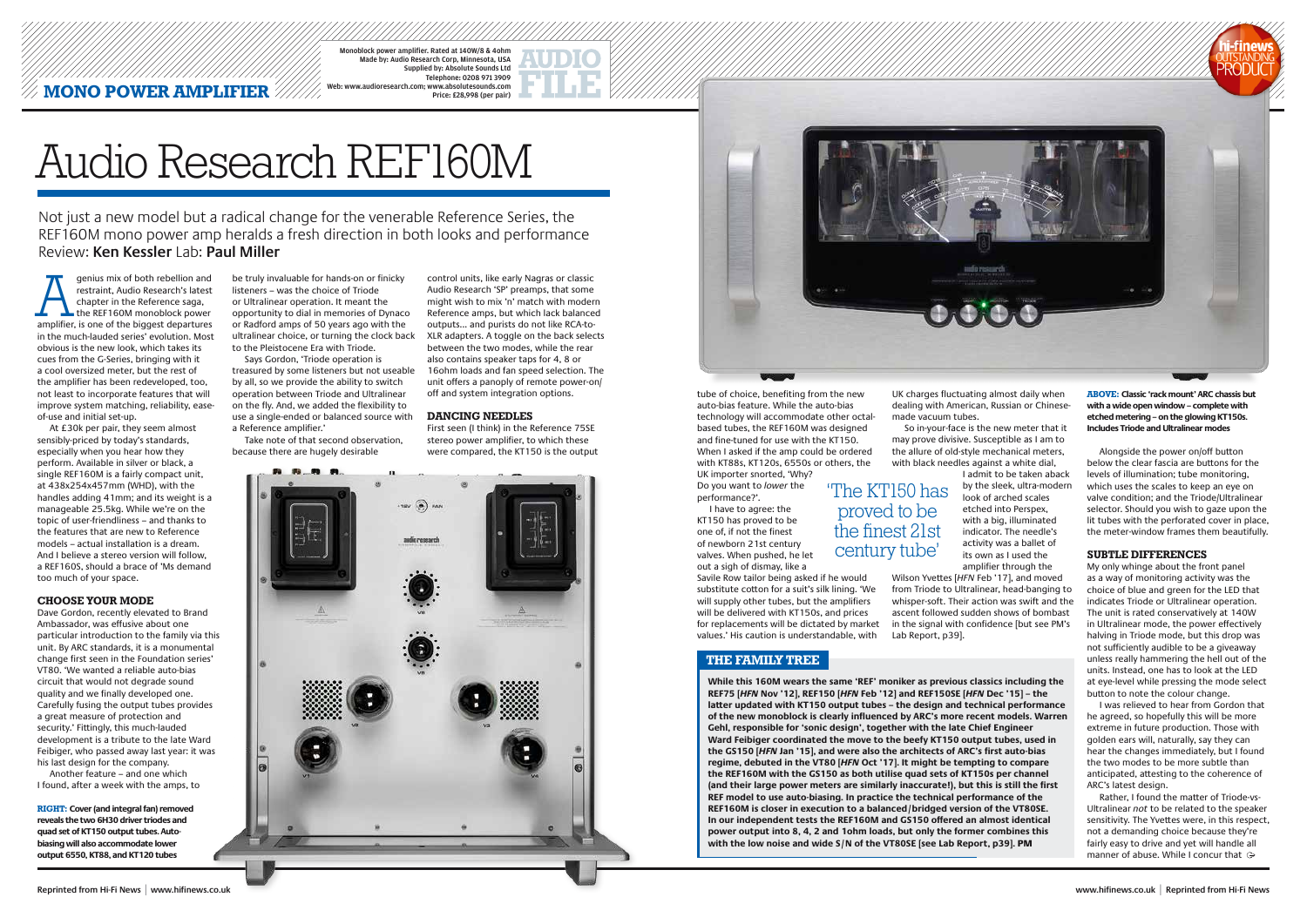# **MONO POWER AMPLIFIER**



**ABOVE: Factory-matched and held in check by ARC's auto-bias regime, the two pairs of KT150 tubes are fan-cooled once the lid is in place. Two custom-made transformers are fitted – one for the PSU with three secondaries [furthest] and the other with two primaries and three speaker output taps**

there are extreme choices of loudspeaker that may demand Ultralinear mode on power-related grounds, I found the changes to be music dependent.

## *C* TRIODE OR ULTRALINEAR?

It's here that I wish Audio Research had provided some means of swapping from Triode to Ultralinear from the hot seat, for quick A/B comparisons. Because switching can be done on the fly, it's a great opportunity to compare the two modes. But to do so you need to park a willing accomplice between the two monoblocks,

ready to switch both simultaneously while you stay in the optimum listening position.

Let's get this out of the way, though, with two opposing examples, as I do not want to dwell too much on the Triode/

Ultralinear issue. Simply put, I found the sweetness of the Triode mode beneficial with softer performances, rich orchestral works and those with monumental brass. 'Walkin' My Baby Back Home' from Lionel Hampton's 1960 release, *Silver Vibes (With Trombones And Rhythm)* [Columbia CSRP8277], positively glowed with room-filling atmosphere when Triode was selected. It delivered, in all of its glory, golden-age warmth and authenticity.

Switching to Ultralinear, a hint of sharpness was added – not unwanted, because it also increased the attack of transients and even uncovered a trace more 'tinkle' from the vibes. In this case, I preferred the Triode configuration.

But moving to Toto's 'Africa' and 'Rosanna' from *Toto IV* [Columbia 7464 37728-1] proved the reverse. These two audiophile favourites, while possessing much of the silkiness of the 1950s sound, are best exploited for impact, bass extension and percussion that wouldn't embarrass a Kodo master. Undoubtedly, the REF160Ms in Triode mode emphatically delivered the scale and sheer power of both tracks, but the Ultralinear setting imparted that much more 'majesty' – no other word quite captures the wall of sound it painted. So, Toto fans, go for

Ultralinear when using the REF160Ms.

Why, then, you might ask, am I prepared to dismiss this aspect with a mealy-mouthed 'horses for courses' get-out clause? Simple: it's not an either/or choice. The 'The REF160Ms balance sheer power with delicate nuance'

> owner of the REF160Ms will never have to suffer buyer's remorse about amplifier choice. Generously, Audio Research has given you both options.

With that established, and with all of the tracks auditioned both ways, I turned to the syncopation found in the recordings of Little Feat. It was the elegiac 'Willin'' on *Little Feat* [Warner K46072 LP] that gave me my initial glimpse of the REF160M's true greatness. Sweet, woody sounds from the opening acoustic guitar, liquidity on the right from slide guitar, resonant vocals: this screamed 'TRIODE!', right? Er, no. The listening mode simply made no difference because neither made specific demands. Neither did my biases (no pun intended)

## **DAVE GORDON**

**With the unique post of Brand Ambassador, David E Gordon is now Audio Research's roving envoy. Dave is one of the longest-serving of the company's employees, and he was the man to consult regarding the radical change to the look of the latest Reference model.**

**'As a mature company with an easily recognisable "look", we have been careful not to lose it, as it evolved over the years. When the first G-Series designs were shown, we were taken with them, as many details from our early classic products were blended with a more contemporary aesthetic. In the new Reference series, we combined some of the G-Series with other details that have been part of Audio Research – like our handles. We feel that the final look is more modern without losing our core aesthetic. It remains unmistakably Audio Research.'**

**With the visuals changing, the technical elements had to change, too. 'There are three major gains: absolute sonic performance – which always comes first – has taken a major leap forward. Ease of use and reliability have been improved. And, thirdly, we love the redefined look, especially that meter.'** 

**Dave, in addressing the changes to Audio Research since its new ownership, emphasises continuity. 'The new REF amplifier is the culmination of developments we have accrued over the last seven years, since the last generation of Reference amplifiers was introduced. We wanted its operation and performance to be worry- and trouble-free: "Go home and enjoy the music, without thinking about it!".'**